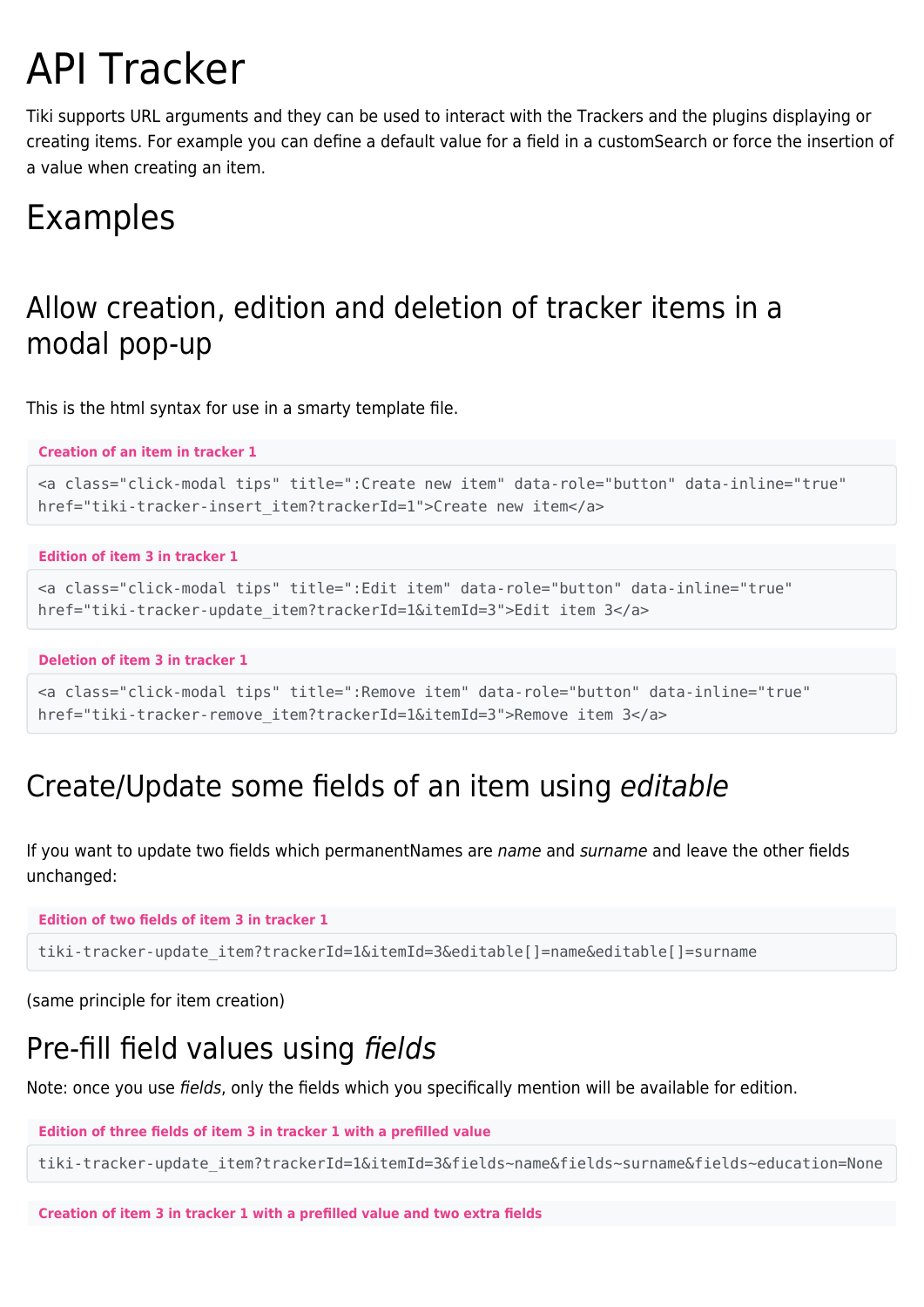This will prefill the "education" field and it will display fields name and surname as empty fields. It is probably perfect for creating a new item but not what you would expect for editing an existing item (loss of previous values).

A better solution which does not lose previously entered content:

```
Edition of three fields of item 3 in tracker 1 with one prefilled value
```

```
tiki-tracker-
update item?trackerId=1&itemId=3&editable[]=name&editable[]=surname&editable[]=school&fields~e
ducation=None
```
### To set a link that will create a new item and force-insert and hide a value for a field

Here we use it to create an item with a specific category Id. (replace "childrenIdNumber" with your category field permaname)

```
tiki-tracker-insert_item?trackerId=2&next=tiki-tracker-
insert_item%3FtrackerId%3D3&forced~childrenIdNumber=17
```
All fields can be edited except the one which is forced which will not be shown.

This can be used with a variable like a field from a plugin list. Here we prefill the (user)name and hide it.The smarty replace modifier is required to remove extra space(s) added to the value(s)

```
tiki-tracker-insert_item?trackerId=11&forced~paymentsFamilyName={$row.name|replace:' ':''}
```
### To set a link that will open the update modal for an existing item and insert a value for a field

Here we use it to create an item with a specific category Id. (replace "permaname" with your category field permaname)

tiki-tracker-update\_item?trackerId=2&itemId=178&fields~childrenIdNumber=17

### Status control with tiki-tracker-insert item and tiki-trackerupdate\_item

| code           | status of saved item | is status selector displayed in pop-up window? |
|----------------|----------------------|------------------------------------------------|
| status=open    | open                 | ves                                            |
| status=pending | pending              | yes                                            |